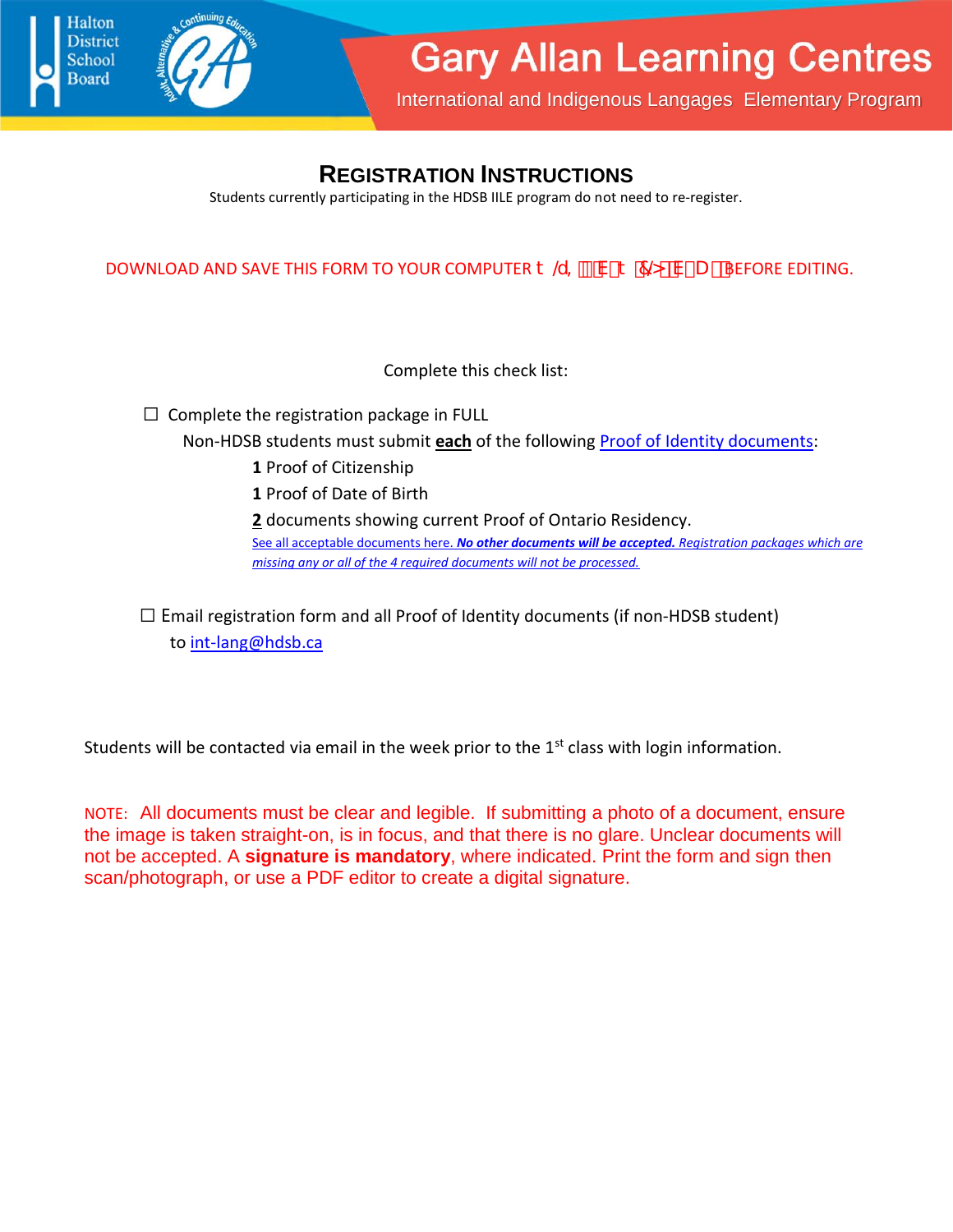## **Gary Allan Learning Centres**

International and Indigenous Langages Elementary Program

|  | <b>Student Registration Form</b> |  |
|--|----------------------------------|--|
|--|----------------------------------|--|

Halton **District** 

School **Board** 

School use only

905-632-2944 www.garyallan.ca int-lang@hdsb.ca

| <b>STUDENT INFORMATION</b>                                                                                                                                                                                      |                                                                                       |                       |                                        |                  |
|-----------------------------------------------------------------------------------------------------------------------------------------------------------------------------------------------------------------|---------------------------------------------------------------------------------------|-----------------------|----------------------------------------|------------------|
| Legal Last Name:                                                                                                                                                                                                | OEN:                                                                                  |                       | Male                                   | Female           |
| Legal First Name:                                                                                                                                                                                               | <b>Preferred Name:</b>                                                                |                       | Self-Identify as                       |                  |
| Was this your name at birth? $\Box$ Yes<br><b>No</b>                                                                                                                                                            | If 'no':                                                                              |                       | Date of Birth:                         | YYYY/MMM/DD      |
| Address:                                                                                                                                                                                                        |                                                                                       |                       |                                        |                  |
| <b>Street Name</b><br>Number                                                                                                                                                                                    | Apt. No.                                                                              | City                  | Postal Code                            |                  |
| Phone Number:                                                                                                                                                                                                   | Alternate number:                                                                     | Email:                | Date of entry into Ontario:            |                  |
| Country of Birth:                                                                                                                                                                                               | Citizenship:                                                                          |                       |                                        | YYYY/MMM/DD      |
| <b>Enrolment Status:</b><br>Day School Student                                                                                                                                                                  | <b>VISA Student</b>                                                                   |                       |                                        |                  |
| Has the student ever been identified through an IPRC and/or received special education support?<br>Additional Student Information (if required by the school)                                                   |                                                                                       |                       |                                        | <b>No</b><br>Yes |
|                                                                                                                                                                                                                 |                                                                                       |                       |                                        |                  |
| <b>MEDICAL INFORMATION (REQUIRED IN THE EVENT THAT CLASSES RETURN TO AN IN-PERSON FORMAT)</b>                                                                                                                   |                                                                                       |                       |                                        |                  |
| Immunization Record Complete?                                                                                                                                                                                   |                                                                                       |                       |                                        | Yes<br><b>No</b> |
| Medical Conditions: If the student has significant health factors of which the school board should be aware, please describe the condition(s) below                                                             |                                                                                       |                       |                                        |                  |
|                                                                                                                                                                                                                 |                                                                                       |                       | Life Threatening?                      | Yes<br>No        |
|                                                                                                                                                                                                                 |                                                                                       |                       | Life Threatening?                      | No<br>Yes        |
|                                                                                                                                                                                                                 |                                                                                       |                       | Life Threatening?                      | <b>No</b><br>Yes |
| List any prescribed medications:                                                                                                                                                                                |                                                                                       |                       |                                        |                  |
| Do medications need to be administered during school hours?                                                                                                                                                     | $\Box$ Yes $\Box$ No If yes, explain:                                                 |                       |                                        |                  |
|                                                                                                                                                                                                                 | If an Epipen is required, please contact int-lang@hdsb.ca to request additional forms |                       |                                        |                  |
|                                                                                                                                                                                                                 |                                                                                       |                       |                                        |                  |
| <b>SCHOOL INFORMATION</b>                                                                                                                                                                                       |                                                                                       |                       |                                        |                  |
| <b>Current/Last School Name:</b>                                                                                                                                                                                |                                                                                       | <b>Current Grade:</b> |                                        |                  |
| School Address:                                                                                                                                                                                                 |                                                                                       |                       |                                        |                  |
| <b>Street Name</b><br>Number                                                                                                                                                                                    | City                                                                                  |                       |                                        | Postal Code      |
| <b>School Phone Number:</b>                                                                                                                                                                                     | School Fax Number:                                                                    |                       |                                        |                  |
| School BSID Number:                                                                                                                                                                                             | School Email:                                                                         |                       |                                        |                  |
| If not a current HALTON PUBLIC SCHOOL BOARD student:<br>Has the student ever been registered at a school within the <b>Halton District School Board</b> ? $\Box$ Yes $\Box$ No                                  |                                                                                       |                       |                                        |                  |
|                                                                                                                                                                                                                 |                                                                                       |                       |                                        |                  |
| If Yes, provide the name of the most recent school attended: ____________________                                                                                                                               |                                                                                       |                       |                                        |                  |
|                                                                                                                                                                                                                 |                                                                                       |                       | Last Grade attended: _____ Year: _____ |                  |
|                                                                                                                                                                                                                 |                                                                                       |                       |                                        |                  |
| If No has the student ever been registered at a school within the <b>Province of Ontario</b> ?<br>If Yes, provide the name of the most recent school attended within Ontario: _________________________________ |                                                                                       |                       | $\Box$ Yes                             | $\Box$ No        |
| If No, provide the name of the most recent school attended outside of Ontario: ______________________________                                                                                                   |                                                                                       |                       |                                        |                  |
|                                                                                                                                                                                                                 |                                                                                       |                       | Last Grade attended: _____ Year: ____  |                  |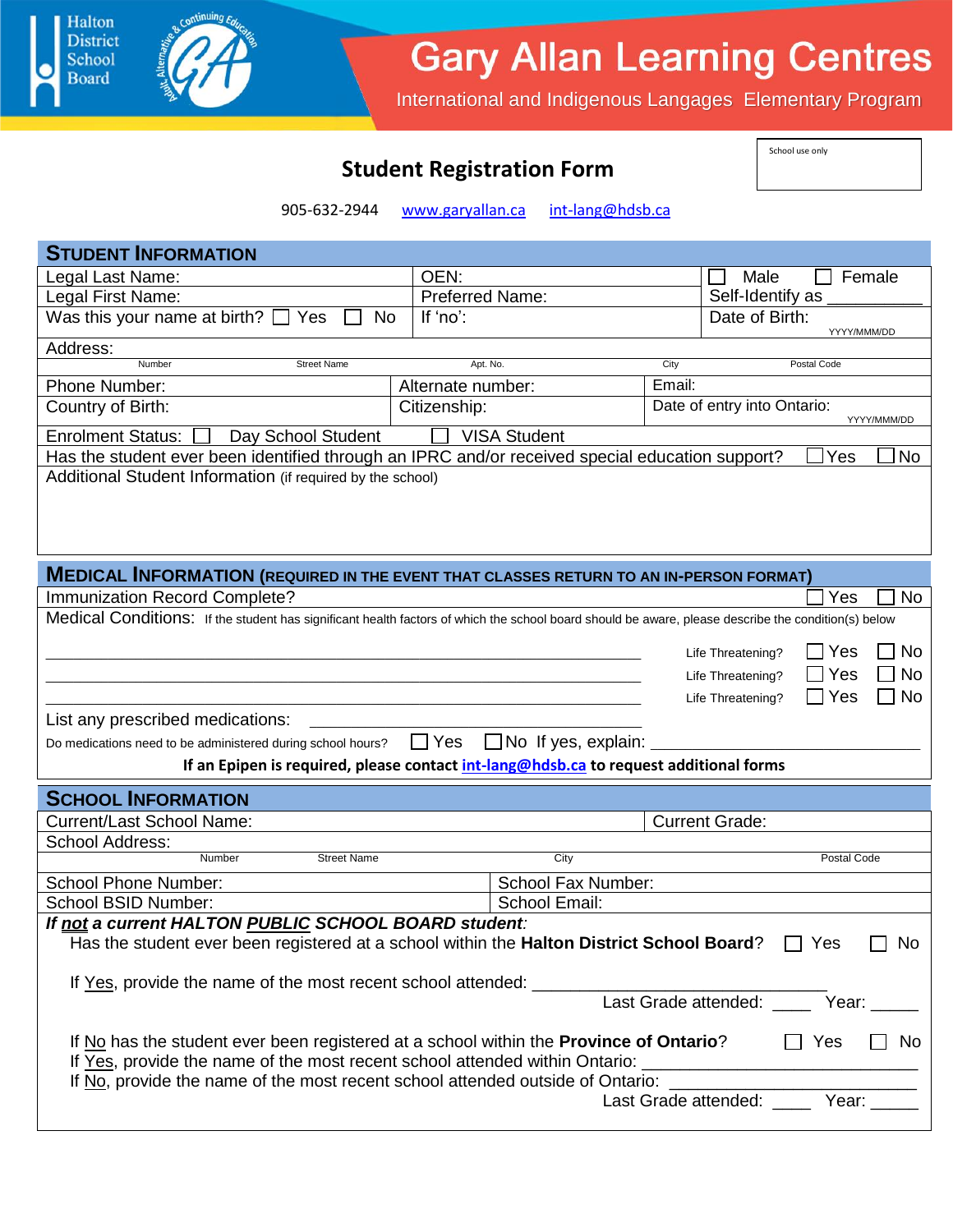



## **Gary Allan Learning Centres**

International and Indigenous Langages Elementary Program

| <b>PARENT/LEGAL GUARDIAN OR EMERGENCY CONTACT INFORMATION</b>                                                                  |                                                                                                            |                                                                                                                                                            |
|--------------------------------------------------------------------------------------------------------------------------------|------------------------------------------------------------------------------------------------------------|------------------------------------------------------------------------------------------------------------------------------------------------------------|
| If NO ACCESS, legal documentation required. Documentation Received:<br>1.                                                      |                                                                                                            | Not applicable<br>Yes<br>N <sub>0</sub>                                                                                                                    |
| Last Name:                                                                                                                     | First Name:                                                                                                | Male<br>Female                                                                                                                                             |
| Home No.                                                                                                                       | Cell No.                                                                                                   | Email:                                                                                                                                                     |
| Relationship:                                                                                                                  |                                                                                                            |                                                                                                                                                            |
| Mother<br><b>Step Parent</b>                                                                                                   | Access to Student                                                                                          | No Access<br>Lives with Student                                                                                                                            |
| Father<br><b>Foster Parent</b>                                                                                                 | Guardian                                                                                                   | Custody<br><b>Access to Records</b>                                                                                                                        |
| Legal Guardian<br>Other:                                                                                                       | <b>Receives Mail</b>                                                                                       | Speaks School Language                                                                                                                                     |
| 2.<br>If NO ACCESS, legal documentation required. Documentation Received:                                                      |                                                                                                            | Yes<br>Not applicable<br>No                                                                                                                                |
| Last Name:                                                                                                                     | First Name:                                                                                                | Male<br>Female                                                                                                                                             |
| Home No.                                                                                                                       | Cell No.                                                                                                   | Email:                                                                                                                                                     |
| Relationship:                                                                                                                  |                                                                                                            |                                                                                                                                                            |
| Mother<br><b>Step Parent</b>                                                                                                   | <b>Access to Student</b>                                                                                   | No Access<br>Lives with Student                                                                                                                            |
| Father<br><b>Foster Parent</b>                                                                                                 | Guardian                                                                                                   | <b>Access to Records</b><br>Custody                                                                                                                        |
| Legal Guardian<br>Other:                                                                                                       | Receives Mail                                                                                              | Speaks School Language                                                                                                                                     |
|                                                                                                                                |                                                                                                            |                                                                                                                                                            |
| <b>IMPORTANT NOTES</b>                                                                                                         |                                                                                                            |                                                                                                                                                            |
| Students may email the completed registration form to int-lang@hdsb.ca or fax to (905) 637-5390                                |                                                                                                            |                                                                                                                                                            |
|                                                                                                                                |                                                                                                            | Registrants from outside the HDSB must attach 2 Proof of Ontario residency documents (Current utility, property tax, home phone/cable/internet bill, or    |
|                                                                                                                                |                                                                                                            | Property Purchase/bill of sale in the name of one of the above-mentioned Parent/Legal Guardian Contacts) as well as proof of date of birth and citizenship |
|                                                                                                                                | * Students will receive course and login information via email in the week prior to the course start date. |                                                                                                                                                            |
|                                                                                                                                | All students are required to log into their class on the first day of classes.*                            |                                                                                                                                                            |
|                                                                                                                                |                                                                                                            | Collection of Personal Information: The information gathered on the applicant's Registration Form is collected pursuant to the Education Act and the       |
|                                                                                                                                | Municipal Freedom of Information and Protection of Privacy Act.                                            |                                                                                                                                                            |
|                                                                                                                                |                                                                                                            |                                                                                                                                                            |
| <b>COURSE SELECTION:</b> (See course list attached). Students may register for a maximum of 2-1/2 hours per week per language) |                                                                                                            |                                                                                                                                                            |
| <b>COURSE LANGUAGE</b>                                                                                                         |                                                                                                            | DAY OF WEEK                                                                                                                                                |
|                                                                                                                                | <b>FRIDAY NIGHT</b>                                                                                        | <b>SATURDAY MORNING</b>                                                                                                                                    |
|                                                                                                                                | <b>FRIDAY NIGHT</b>                                                                                        | <b>SATURDAY MORNING</b>                                                                                                                                    |

| <b>PARENT/GUARDIAN/STUDENT AUTHORIZATION</b>                  |      |
|---------------------------------------------------------------|------|
| I certify that the information given on this form is correct. |      |
|                                                               |      |
|                                                               |      |
| Signature of Parent/Guardian                                  | Date |

| <b>OFFICE USE ONLY</b>                                                                                                                                                                                                                                                                                                                                                                                                                                          |              |                     |
|-----------------------------------------------------------------------------------------------------------------------------------------------------------------------------------------------------------------------------------------------------------------------------------------------------------------------------------------------------------------------------------------------------------------------------------------------------------------|--------------|---------------------|
| Verification - Please indicate documentation presented at time of home school registration for each of the following:                                                                                                                                                                                                                                                                                                                                           |              |                     |
| <b>Proof of Citizenship:</b><br><b>Birth Certificate</b><br><b>Country:</b><br>Canadian Citizenship<br><b>Immigration Papers</b><br>Passport<br>Other<br>Proof of Date of Birth:<br><b>Birth Certificate</b><br>Canadian Citizenship<br><b>Immigration Papers</b><br>Other<br>Passport  <br><b>Proof of Ontario Residency:</b><br>Current utility bill<br>Current Property tax bill<br>Current home phone/cable/internet bill<br>Property Purchase bill of sale |              |                     |
| TO BE COMPLETED FOR ALL STUDENTS:                                                                                                                                                                                                                                                                                                                                                                                                                               |              |                     |
|                                                                                                                                                                                                                                                                                                                                                                                                                                                                 |              |                     |
| School Administrator/Designate name (please print)<br><b>School Name</b>                                                                                                                                                                                                                                                                                                                                                                                        |              |                     |
| School Administrator/Designate Signature                                                                                                                                                                                                                                                                                                                                                                                                                        | <b>BSID#</b> | <b>Phone Number</b> |